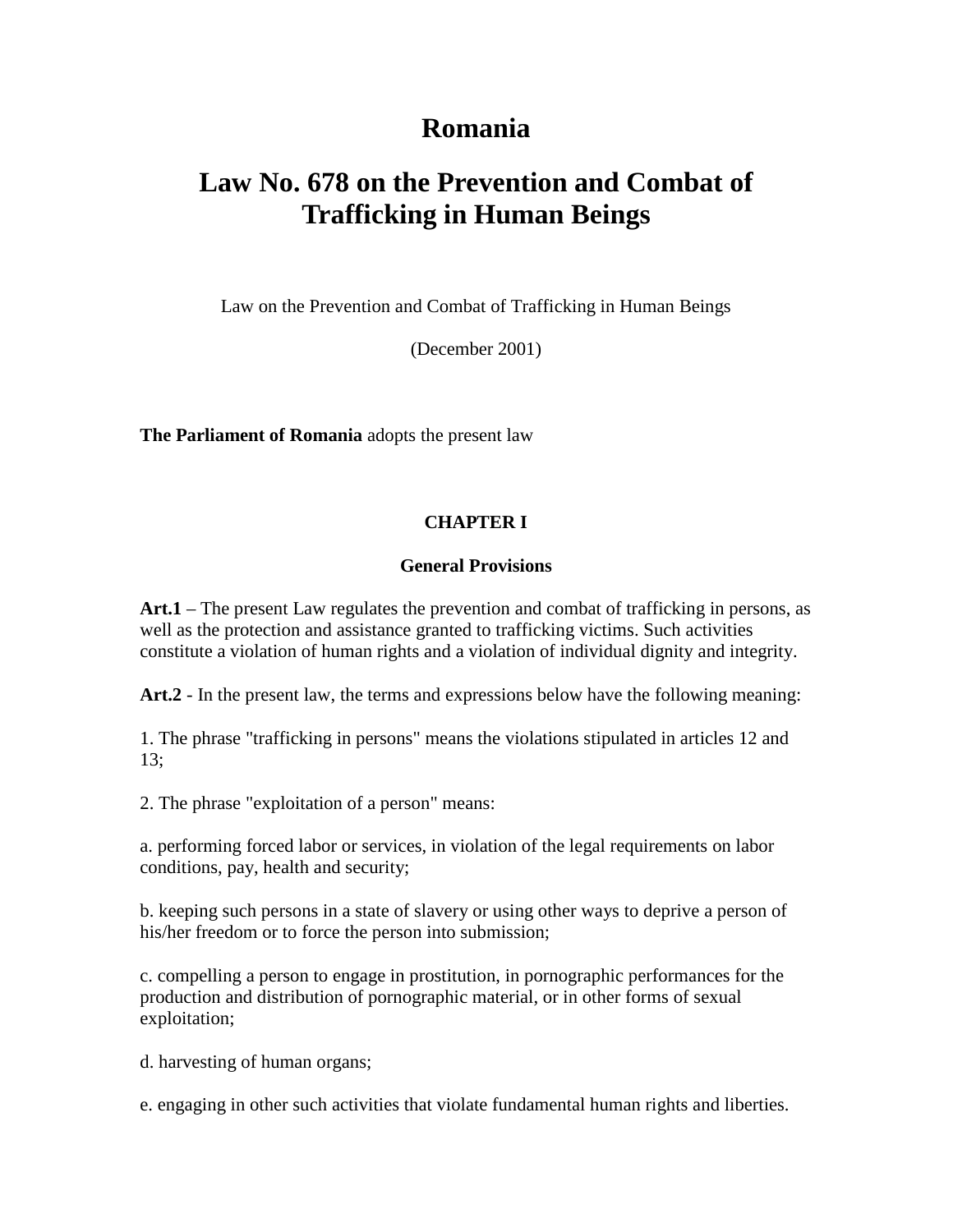#### **Chapter II**

#### **Prevention of Trafficking in Human Beings**

Art.3. In order to combat trafficking in human beings efficiently, the public authorities and institutions listed in this Chapter, the non-governmental organizations (NGOs) and other representatives of the civil society shall engage, separately or in conjunction, as the case may be, in a sustained activity to prevent trafficking in human beings, especially women and children.

**Art.4.** The Ministry of Foreign Affairs, the Ministry of Labor and Social Solidarity, the Ministry of Public Administration, the Ministry of Education and Research, the Ministry of Health and Family, the National Authority for Child Protection and Adoption, the Ministry of Interior, the Ministry of Justice as well as other governmental agencies with jurisdiction in the combat of trafficking in human beings, shall take the necessary steps to elaborate and enforce, within their own jurisdiction, the National Action Plan for Combat of Trafficking in Human Beings.

**Art.5.** (1) The Ministry of Foreign Affairs shall draw up a list of countries with a high potential for trafficking in human beings, to be provided to involved institutions, upon request.

(2) Based on Law 123 / 2001 on the regime of foreign citizens in Romania, the Ministry of Foreign Affairs and the Ministry of Interior shall enforce the necessary steps to prevent access on the territory of Romania of foreign citizens in relation to whom there is strong evidence of involvement in trafficking of human beings, for the purpose of the this law.

**Art.6.** (1) The Ministry of Labor and Social Solidarity, through its dedicated structures at central and territorial levels, shall work out and enforce special measures for the integration into the labor market of persons highly at risk of becoming trafficking victims, especially women in very poor areas and social outcasts.

(2) For persons highly at risk of becoming trafficking victims, the National Employment Agency shall develop information programs on topics related to the labor market and employee rights, vocational training programs, as well as information programs for employers in order for the latter to grant such persons priority in the hiring process.

(3) The Ministry of Labor and Social Solidarity, jointly with the Ministry of Public Finance, shall study the timeliness of working out measures to stimulate companies that hire both persons highly at risk of becoming trafficking victims and trafficking victims who have graduated from a vocational training course and shall make proposals for this purpose.

**Art.7**. The Ministry of Public Administration shall create and disseminate documentary materials on the risks entailed by persons highly at risk of becoming trafficking victims.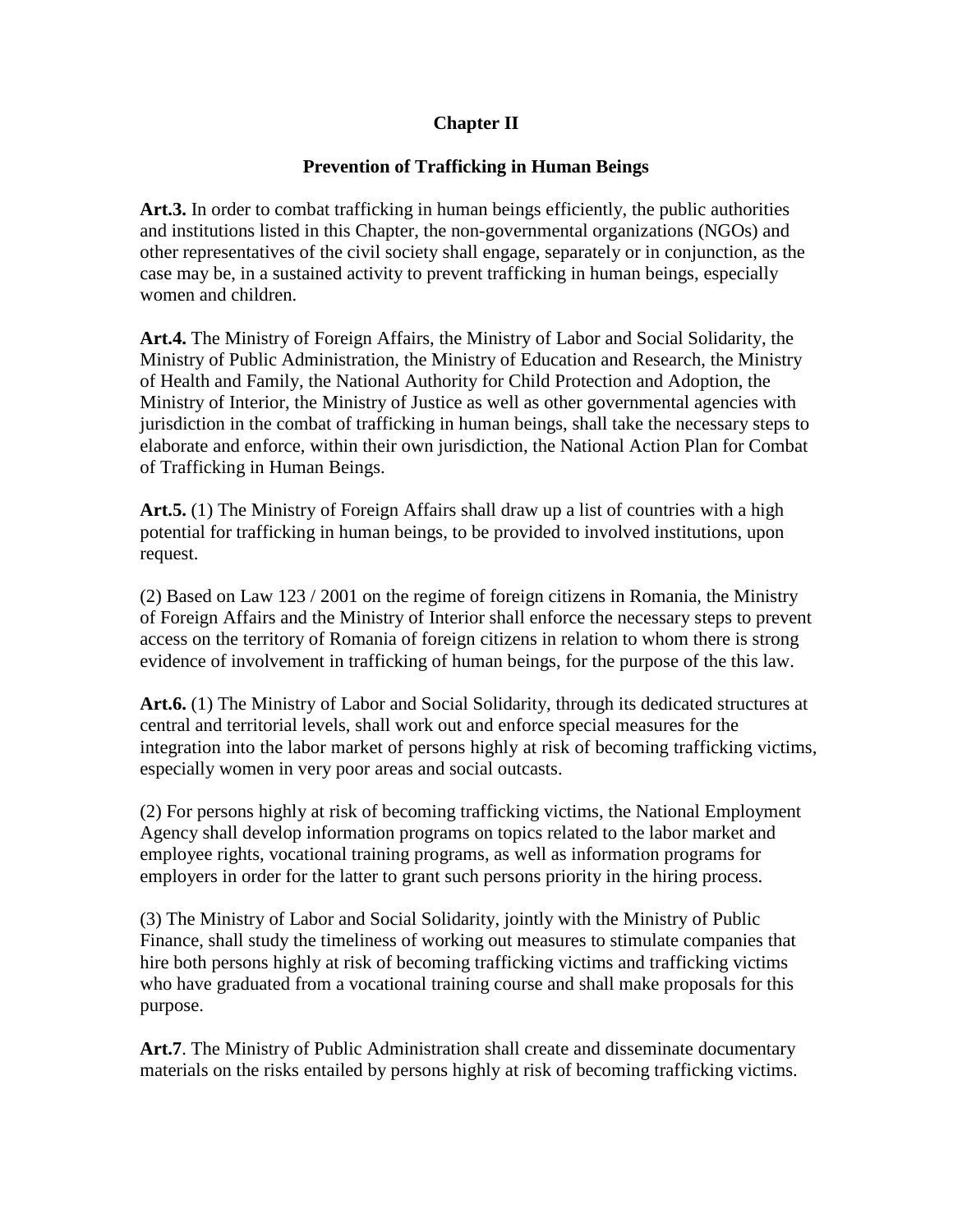**Art.8.** The Ministry of Education and Research, with support from the other Ministries involved and in cooperation with NGOS that are active in the domain, shall develop educational programs for parents and children, especially groups highly at risk of becoming trafficking victims, with a view to preventing trafficking in human beings.

**Art.9.** (1) The Ministry of the Interior, through its specialized structures and with support from other ministries, shall compile and update the database on the phenomenon of trafficking in human beings, shall monitor and make a periodical assessment of this phenomenon, that shall include both the trafficker and the trafficking victims, as well as the legal entities involved in trafficking in human beings.

(2) Publishing statistical information and assessment reports shall be the biannual task of the General Police Inspectorate, under the endorsement of the Minister of the Interior.

**Art. 10.** (1) The Ministry of Justice and the Public Ministry shall carry out periodical studies, based on their own information, with a view to identifying the causes that bring about and the conditions that facilitate trafficking in human beings.

**Art. 11**. In order to prevent trafficking in human beings, NGOs shall cooperate with the relevant ministries and shall organize awareness campaigns on trafficking in human beings and the risks entailed by its victims.

## C**HAPTER III**

#### **Violations**

# **Section I**

# **Trafficking in human beings violations**

**Art.12** - (1) Whoever recruits, transports, transfers, harbors or receives a person, through the use of threats or violence or the use of other forms of coercion, through kidnapping, fraud or misrepresentation, abuse of power or by taking advantage of that person's inability to defend him-/herself or to express his/her will or by giving or receiving money or other benefits in order to obtain the agreement of a person who has control over another person with the intent of exploiting the latter, commits a criminal violation of this Law and shall be punished with 3 to 12 years imprisonment and denial of a number of rights.

(2) Whoever engages in trafficking in human beings under the following circumstances:

a) traffics two or more persons at the same time;

b) causes the victim to sustain serious bodily harm or serious health problems, shall be punished with 5 to 15 years imprisonment and denial of a number of rights.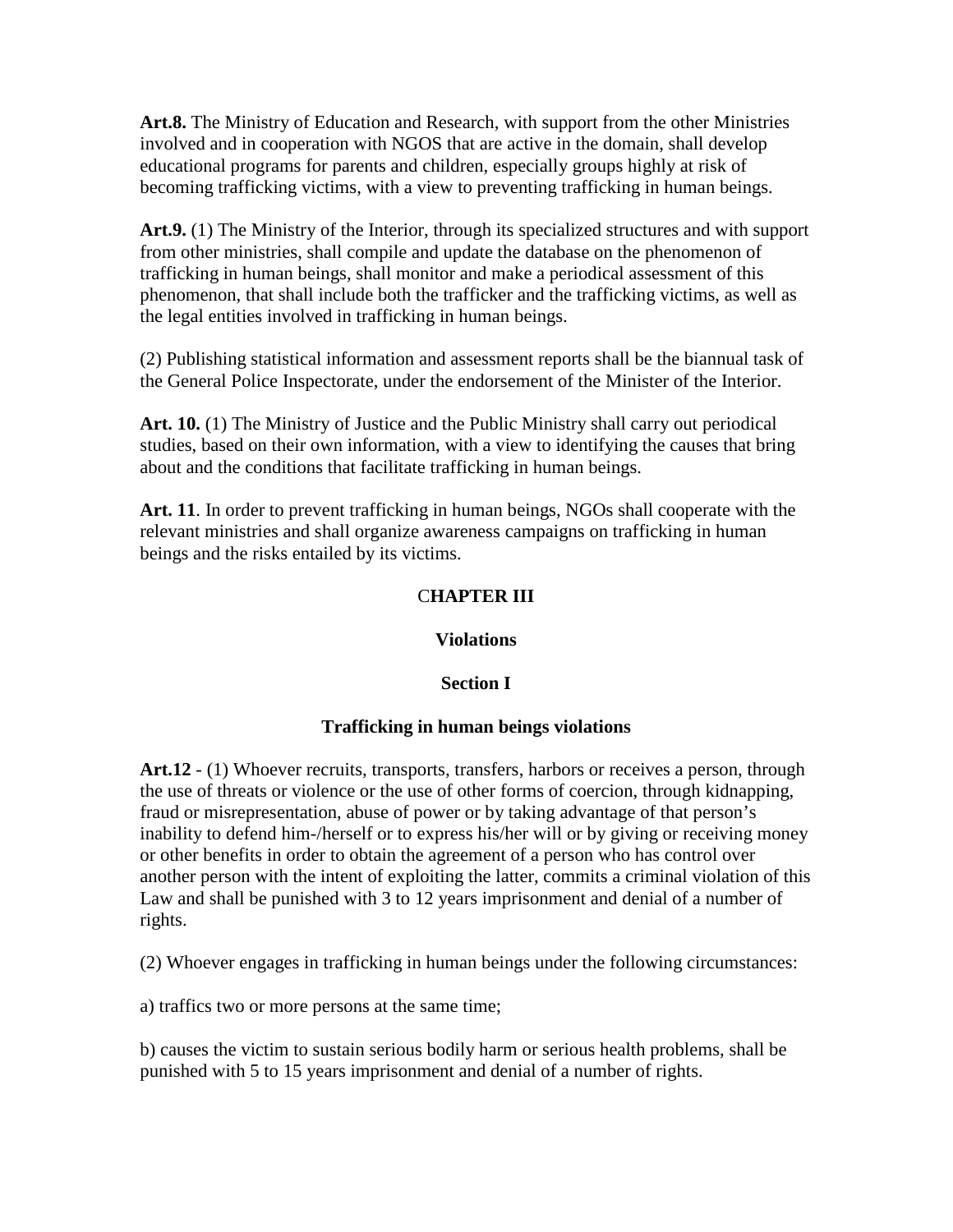(3) If the violation in this Article has resulted in the victim's death or suicide, the offender shall be punished by 15 to 25 years imprisonment and denial of a number of rights.

**Art. 13** - (1) Whoever recruits, transports, transfers, harbors or receives a person aged between 15 and 18, with the intent of exploiting that person, commits the crime of trafficking in underage persons and shall be punished by 3 to 12 years imprisonment and denial of a number of rights.

(2) If the violation within paragraph (1) was committed against a person aged less than 15, the punishment shall be 5 to 15 years imprisonment and denial of a number of rights.

(3) If the violations within paragraphs (1) and (2) are committed with the use of threats or violence or of other forms of coercion, through kidnapping, fraud or misrepresentation, abuse of power or by taking advantage of that person's inability to defend him-/herself or to express his/her will or by giving or receiving money or other benefits in order to obtain the agreement of a person who has control over another person, the offender shall be punished with 5 to 15 years imprisonment and denial of a number of rights in the case of paragraph (1) and 7 to 18 years imprisonment and denial of a number of rights in the case of paragraph (2).

(4) For the violations within paragraphs (1), (2) and (3) that have been committed in the conditions of Art. 12 paragraph (2) punishment shall be 5 to 15 years imprisonment and denial of a number of rights in the case of paragraph (1), 5 to 17 years imprisonment and denial of a number of rights in the case of paragraph (2) and 5 to 18 years imprisonment and denial of a number of rights in the case of paragraph (3), thesis 1 and 7 to 20 years imprisonment and denial of a number of rights in the case of paragraph (3), thesis 2.

(5) If the violations in this Article have resulted in the victim's death or suicide, the offender shall be punished with 15 to 25 years imprisonment and denial of a number of rights, or life imprisonment.

**Art. 14** – Whoever commits the violations within Articles 12 and 13 as a member of an organized group or has obtained or produced, for him/herself or for others, significant material proceeds out of the commission of those violations shall receive 3 additional years to the maximum specific term of imprisonment.

**Art.15** - (1) The attempt to commit the crimes within Articles 12-14 is also punishable.

(2) The act of organizing the commission of the crimes within this Chapter constitutes a crime and shall be punished like crimes committed in an organized manner.

**Art. 16**– Consent on the part of the trafficked person does not exonerate the offender from criminal liability.

# **Section II**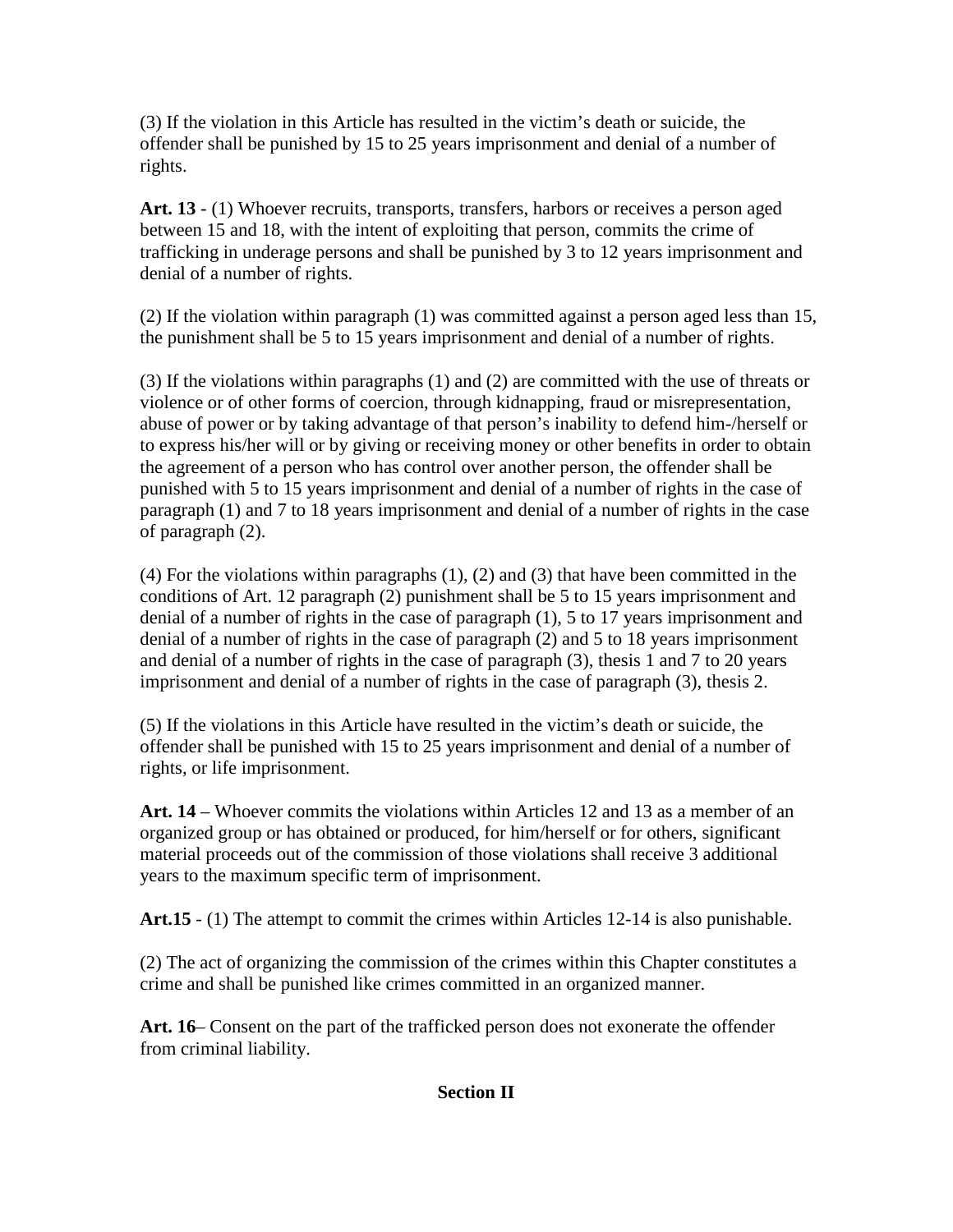#### **Violations related to trafficking in human beings**

**Art.17** - (1) Whoever causes or allows, knowingly, directly or through an intermediary, the entry or stay on the Romanian territory of a non-Romanian citizen who is being trafficked as defined by this law:

a) by the use of fraudulent means, violence or threats or other forms of coercion, or

b) by abusing the special state of the trafficked person, which results from that person's illegal or precarious situation of entry or stay in Romania or from pregnancy, a disease or disability or from a physical or mental challenge, commits a criminal offence and shall be punished for the crime of trafficking in human beings.

(2) Whoever commits the violations within paragraph 1 as a member of an organized group or repeatedly shall receive 2 additional years to the maximum specific term of imprisonment.

**Art.18** - (1) Whoever exhibits, sells or disseminates, rents, distributes, produces or possesses with intent to disseminate, objects, films, photographs, slides, logos or other visual material that display sexual conduct or postures with a pornographic character, and show or involve persons aged less than 18 or imports or delivers such objects to a carrier or distributor for the purpose of selling or simply distributing such objects commits the crime of child pornography and shall be punished by 2 to 7 years imprisonment.

(2) Whoever commits the violations within paragraph 1 as a member of an organized group shall be punished by 3 to 10 years imprisonment.

#### **Section III**

#### **Special provisions**

**Art.19.** (1) Money, valuables or any other assets obtained from the commission of the criminal offences stipulated in this Law or that have been used to commit these criminal offences as well as other assets as listed in Article 118 of the Criminal Code are subject to special forfeiture within the conditions established by this Article.

(2) Vehicles used to transport trafficked persons as well as lodgings that were used to accommodate those persons shall also be regarded as property used to commit the crime if they belong to the criminal offenders.

**Art.20.** The trafficked person who has committed the crime of prostitution, stipulated in Article 328 of the Criminal Code, shall have no liability for that crime if, before the start of the criminal investigation for the crime of trafficking in human beings, this person has come forward and reported the crime to the competent authorities or if, after the start of the criminal investigation or after the identification of the criminal offenders this person facilitates the arrest of those offenders.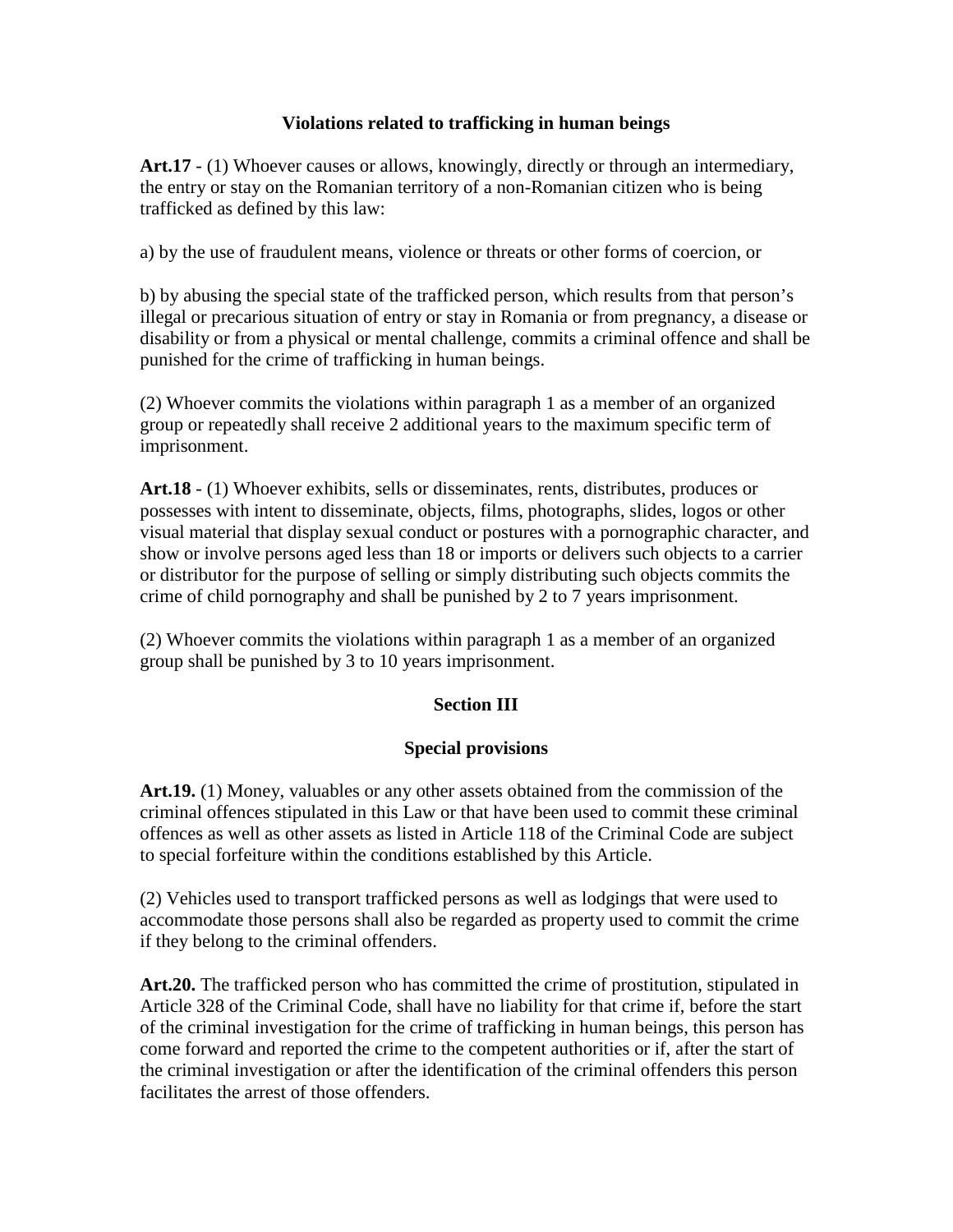#### **CHAPTER IV**

#### **Special provisions regarding the criminal procedure**

**Art.21** – The criminal investigation into the crimes stipulated in this Law shall be the mandatory task of the prosecutor and the case shall be tried by a tribunal as a court of first instance.

**Art.22** – Undercover officers can be used as provided by the law in order to gather the necessary information for the start of the criminal investigation.

**Art.23** - (1) When there is strong evidence or data that a person preparing to commit one of the crimes stipulated in this Law or who has committed such a crime is using telecommunications or computer systems, the criminal investigation body can, with a prosecutor's authorization, have access to those systems and carry out surveillance thereof for a specified period of time.

(2) The provisions in Articles  $91^1$  -  $91^5$  in the Criminal Procedure Code shall apply accordingly.

**Art.24** - (1) Court sessions in cases involving crimes of trafficking in human beings within Article 13 and child pornography within Article 18 shall not be open to the public.

(2) Court proceedings in the conditions of paragraph 1 can be attended by the parties, their representatives, legal counsels as well as other persons whose presence is deemed necessary by the court.

(3) In cases involving crimes stipulated in this Law, the hearing of a person aged less than 14 shall take place in the presence of one of the parents or the legal guardian or the foster parent the underage person has been entrusted for raising and education.

**Art. 25** – Upon the request of the victim, the Court can order a closed-doors session for cases based on Articles 12 and 17.

# **CHAPTER V**

#### **Protection and assistance for the victims of trafficking**

Art. 26 – (1) Victims of the crimes stipulated in this Law, as well as other victims of these crimes, shall be granted special physical, legal and social protection and assistance.

(2) Victims of trafficking in human beings shall have their privacy and identity protected by this Law.

(3) Victims of the crimes stipulated in this Law are entitled to physical, psychological and social recovery.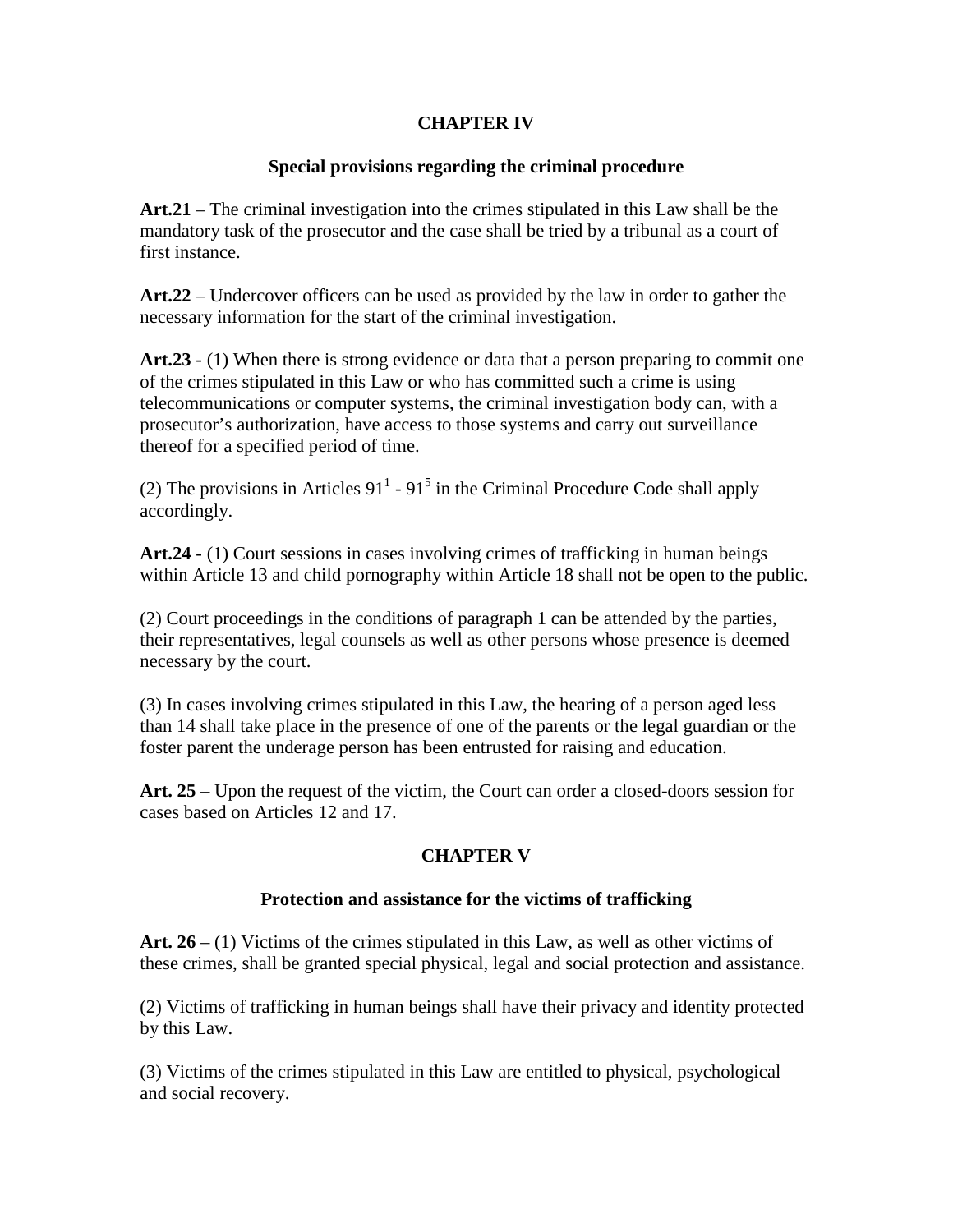(4) Underage victims of the crimes stipulated in this Law shall be granted special protection and assistance, as appropriate for their age.

(5) Female victims of the crimes stipulated in this Law, as well as females at high risk of becoming victims of such crimes shall be granted special social protection and assistance.

Art. 27. Upon request, and on Romanian territory, the Ministry of the Interior shall provide physical protection for victims of trafficking in human beings during the criminal procedures.

**Art. 28.** Romanian citizens, victims of trafficking in human beings and staying on the territory of other countries, shall be granted assistance, upon request, by the diplomatic missions and consular bureaus of Romania to those countries.

**Art. 29.** The Ministry of Foreign Affairs shall issue, within a reasonable period of time and without unjustified delays, through the diplomatic missions and consular bureaus of Romania, if need may be and with a view to repatriation, identification documents to Romanian citizens victims of trafficking in human beings.

Art. 30. (1) The Ministry of Foreign Affairs shall, through the diplomatic missions and consular bureaus of Romania, ensure the dissemination to the relevant persons, of information materials on the rights of victims of trafficking in human beings, as resulting from the laws of Romania and of the respective foreign country.

(2) It is the responsibility of Romania's diplomatic missions and consular bureaus to provide foreign judicial bodies with information on Romanian regulations in the domain.

(3) The Romanian diplomatic missions and consular bureaus shall use own electronic media to publish information on Romanian and the respective country's legislation in the domain as well as addresses of centers for the assistance and protection of victims of trafficking in human beings or other persons assimilated to that status.

(4) The ambassadors of Romania's diplomatic missions and consular bureaus shall assign a special diplomat to be in charge of implementing the repatriation procedure for Romanian citizens victims of trafficking in human beings, as defined by this Law.

(5) The repatriation procedure for Romanian citizens victims of trafficking in human beings shall be developed by the Ministry of Foreign Affairs jointly with the Ministry of the Interior and the Ministry of Justice within 60 days of the enactment of this Law.

**Art. 31.** At all Romania's border checkpoints, the Ministry of the Interior shall use its specialized structures to provide specially trained staff to identify and process victims, in order to refer them to specialized institutions.

**Art. 32.** (1) Upon request, victims of trafficking in human beings can receive temporary accommodation in Centers for Assistance and Protection of Victims of Trafficking in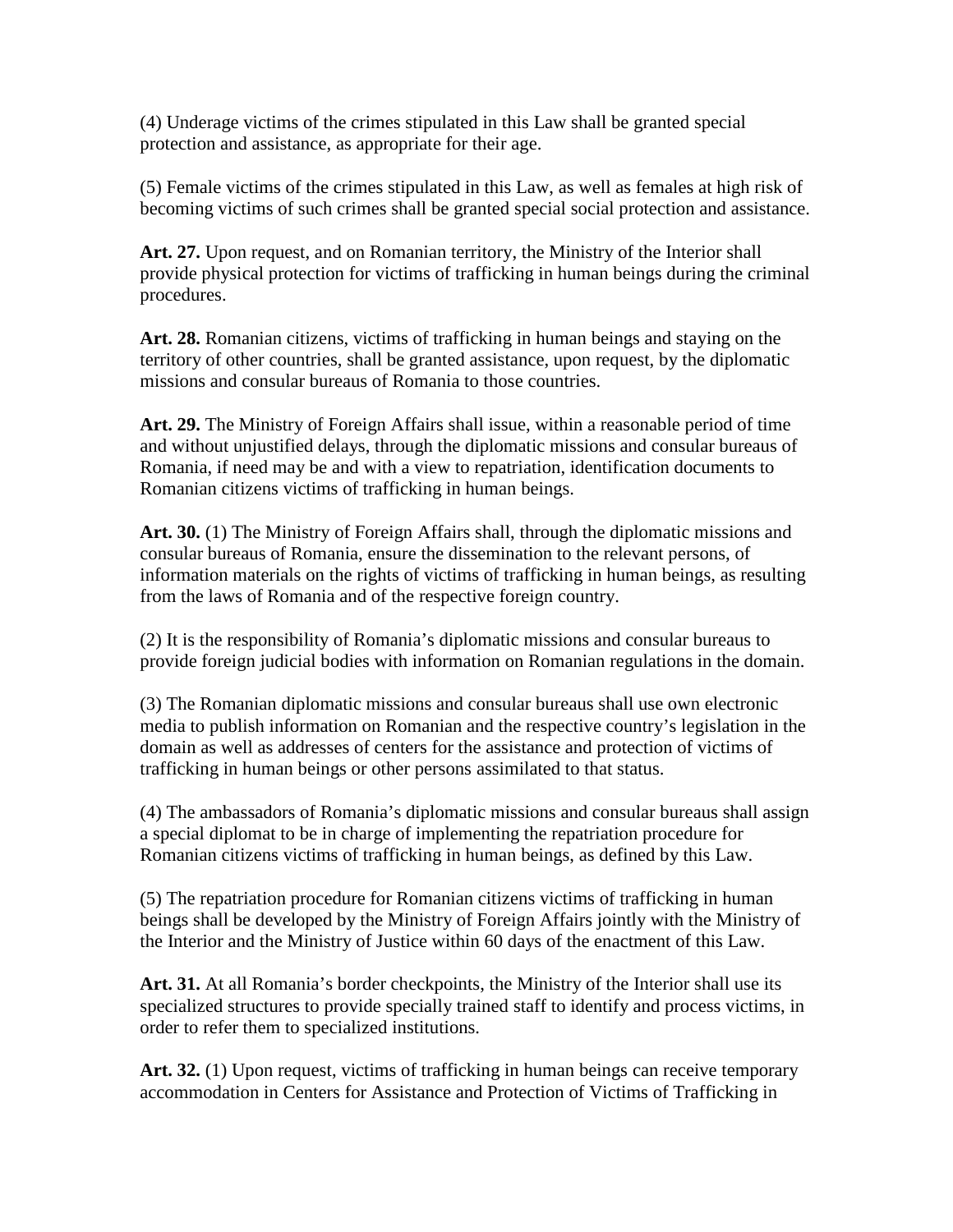Human Beings, hereinafter called Centers, and which operate under the authority of county councils in counties Arad, Botosani, Galați, Giurgiu, Iași, Ilfov, Mehedinți, Satu-Mare and Timiş.

(2) The duration of the victim's stay in such Centers shall be determined through a decision of the County Standing Delegation and shall not exceed 10 days.

(3) The duration of the victim's stay in such Centers can be extended, upon request from law enforcement bodies, by up to 3 months or, as the case may be, for the duration of the criminal trial.

(4) The Centers are designed and equipped to provide civilized conditions for accommodation and personal hygiene, food, psychological and medical assistance.

Art. 33. Temporarily sheltered victims of trafficking in human beings shall be provided, by social workers from the local Council where the Center operates, with information and counseling towards the use of legal benefits for persons regarded as social outcasts.

Art. 34  $-$  (1) The Centers' in-house regulations as well as their organizational structure shall be approved by the Minister of Public Administration and endorsed by the Minister of the Interior.

(2) The Centers' staff shall be paid according to the law on the pay for employees in state-owned institutions.

(3) The Centers' current and capital expenses shall be financed out of County Councils' funds, stipulated in article 33 paragraph (1).

Art.35. (1) County employment agencies, in those counties where the Centers are being set up and operate, shall organize, if possible, special short-term programs for the vocational initiation or training of sheltered victims.

(2) The agencies mentioned in paragraph 1 are also tasked to grant priority counseling and labor mediation services to victims of trafficking in human beings in order for the latter to find a job.

**Art. 36.** Victims of trafficking in human beings, Romanian citizens, can have priority access to social housing provided by Local Councils in their town of residence.

**Art. 37.** Romania assists foreign citizen victims of trafficking in human beings in returning to their country of origin without undue delay and provides them with full security transportation to the border of Romania, if not otherwise provided in bilateral agreements.

Art. 38. (1) For their physical security, foreign citizen victims of trafficking in human beings can be sheltered in the special Centers set up according to Law no. 123/2001 on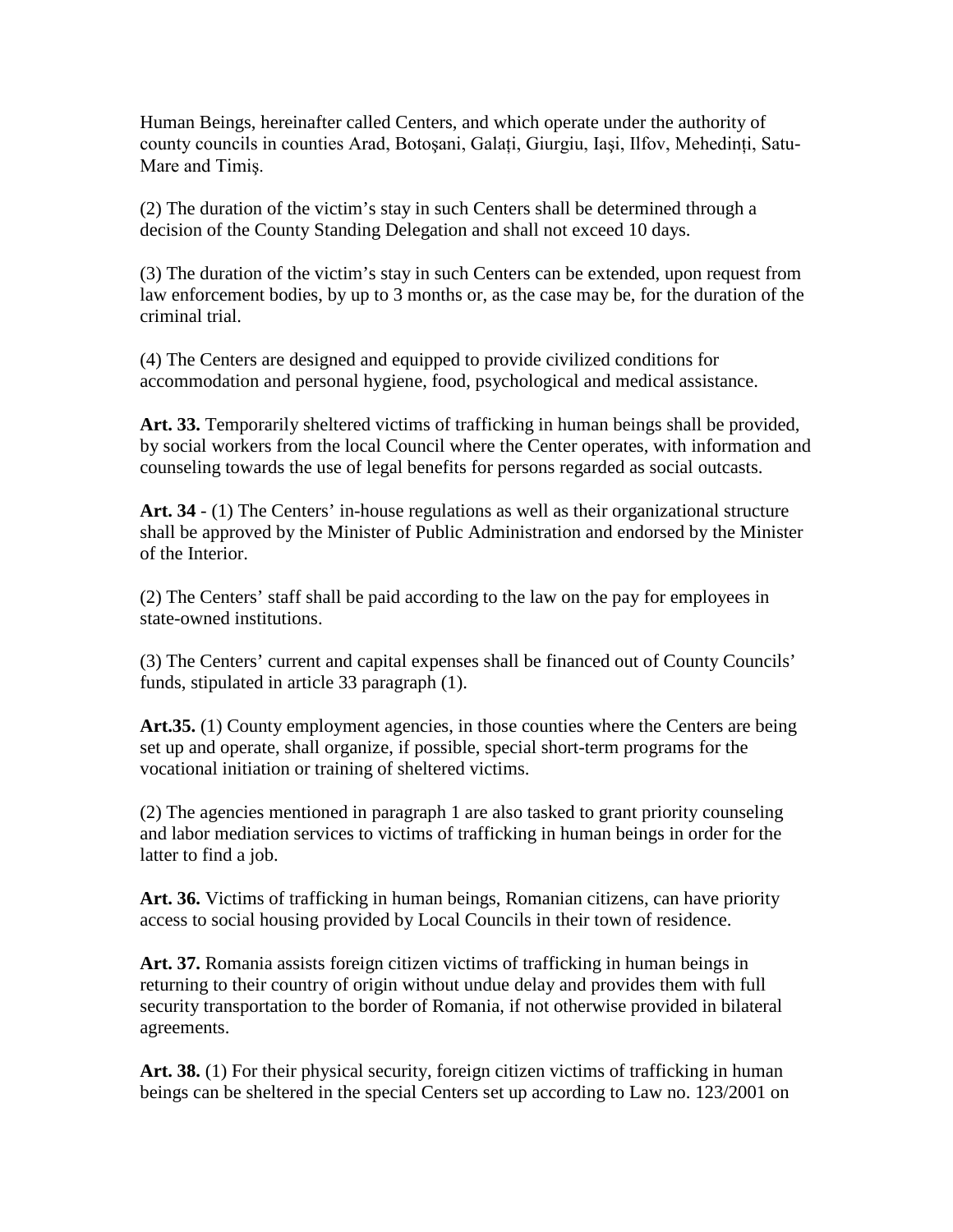the regime of aliens in Romania, and those requesting a form of protection in Romania can be sheltered in the centers especially set up according to Law no. 323/2001 on approval of Government's Ordinance no. 102/2001 on the refugees' status and regime in Romania.

(2) In those shelters victims of trafficking in human beings shall be informed, in a language they can understand, of the legal and administrative procedures enforced.

(3) Sheltered persons are entitled, according to paragraph 1, to psychiatric and psychological counseling and to medical and social assistance, in a language they can understand.

**Art.39.** (1) In case the foreign citizen victims of trafficking in human beings have no identification documents or if they have lost them or have had them stolen or destroyed, they shall receive help from the Consular Relations Directorate within the Ministry of Foreign Affairs or from the competent bodies of the Ministry of Public Administration in acquiring a new passport or temporary identification document, as the case may be.

**Art. 40.** In case victims of trafficking are brought to Romania by a transportation company, in awareness of the illicit character of this activity, that company shall have the obligation to provide accommodation and meals for those victims for the duration established by the Ministry of the Interior and shall bear the costs of their transportation to the Romanian border, according to the law.

**Art. 41.** – Also, underage persons accompanying victims of trafficking in human beings or who are themselves such victims are subject to the provisions on underage persons in Law No. 123/2001.

Art. 42. – Associations and foundations that prove they have social service programs for the victims of trafficking in human beings such as: accommodation, food, psychiatric, psychological and legal counseling, medical assistance shall have priority in getting subsidies from the State budget or, as the case may be, from local budgets, as provided by law.

**Art. 43** – Victims of the crimes stipulated in this Law are entitled to receive information on the applicable legal and administrative procedures.

**Art. 44** – Persons stipulated in Article 44 are entitled to assistance for exercising their rights within the criminal proceedings provided by law, at all stages of the criminal trial and are also entitled to supply evidence for their demands and civil actions against persons who have committed the crimes stipulated in this law, where they are involved.

# **CHAPTER VI**

# **International Cooperation**